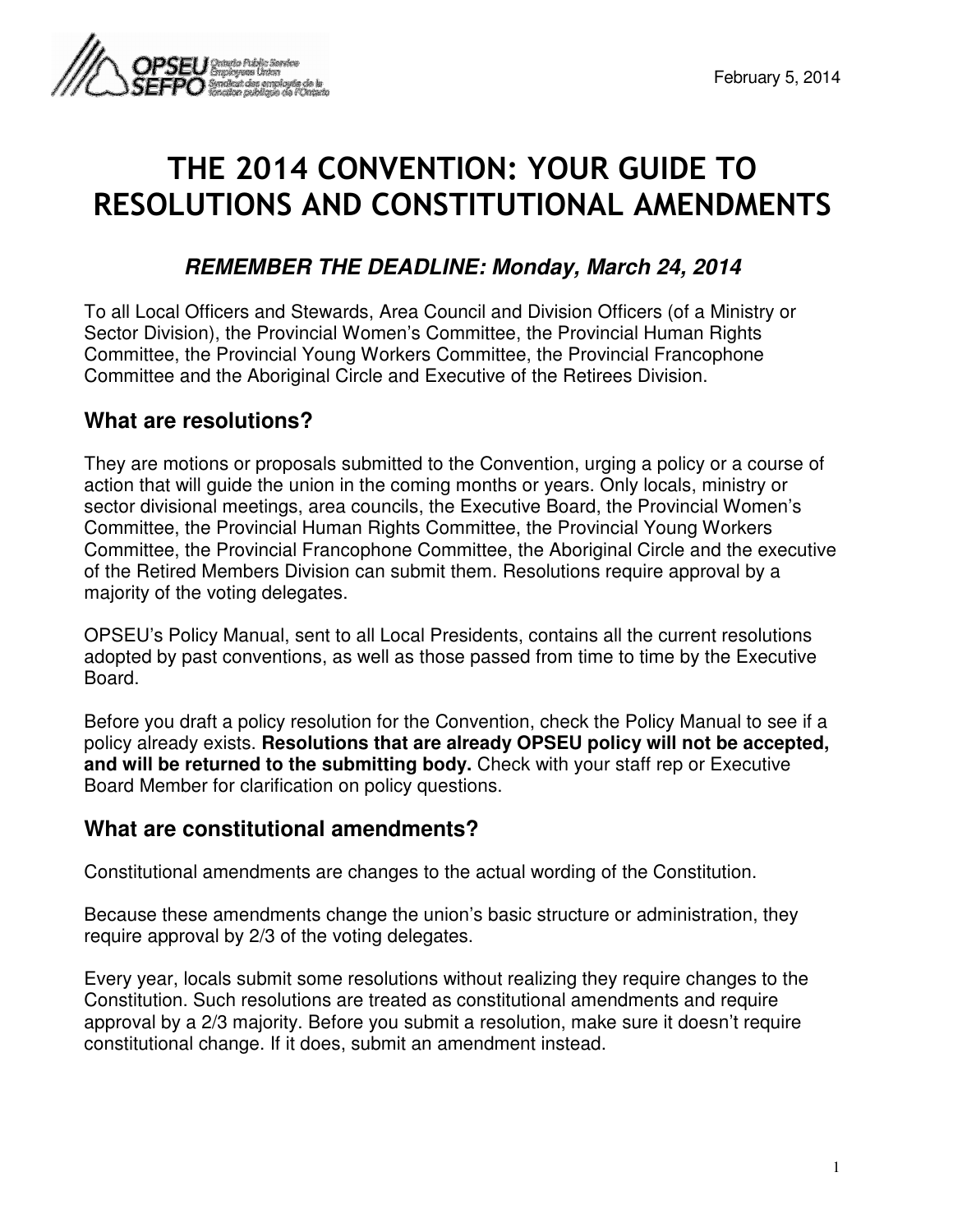#### **Contract demands are not allowed!**

No one would want delegates from other bargaining units voting on your negotiating proposals. You and your delegates set specific contract demands at your own demandsetting meetings. Contract proposals will **NOT** be accepted as resolutions, and will be returned to the sender.

However, **general bargaining goals for the union as a whole** are permitted as resolutions. Many have already been adopted by previous conventions, and are in the Policy Manual. Look at them before you decide whether a new resolution is needed. **If they are already OPSEU policy, they won't be accepted**.

#### **Human rights review**

All resolutions or amendments submitted must pass a review to see whether or not they conform to human rights policy and legislation. This requirement is set out by the Executive Board.

OPSEU's Equity Unit will review submissions and report back in writing to the appropriate Committees and the Executive Board. If the Executive Board decides to remove a submitted resolution or constitutional amendment for presentation to Convention, the submitting bodies will be immediately informed of that decision.

#### **Who can submit resolutions and amendments?**

Only locals, ministry or sector divisional meetings, area councils, the Executive Board, the Provincial Women's Committee, the Provincial Human Rights Committee, the Provincial Young Workers Committee, the Provincial Francophone Committee, the Aboriginal Circle and the executive of the Retired Members Division can submit them. Individual members cannot. This ensures that any proposal has a substantial amount of member support behind it before it gets to the convention floor.

#### **What conditions must be met?**

**ALL** the following conditions must be met before a resolution or amendment can be accepted. **This is important because the convention must be sure that the proposals reflect the true wishes of the submitting body:** 

- 1. Resolutions or amendments must **NOT** simply mirror existing policy, and they must **NOT** be specific contract proposals.
- 2. They must be passed by a **majority** (more than 50 per cent) of those voting at a general membership meeting of the local, or at a meeting of a Ministry or Sector division, area council, the PWC, the PHRC, the PYWC, the PFC, the Aboriginal Circle or the Executive Board.
- 3. Each proposed resolution or amendment must be **SIGNED** by two (2) officers of the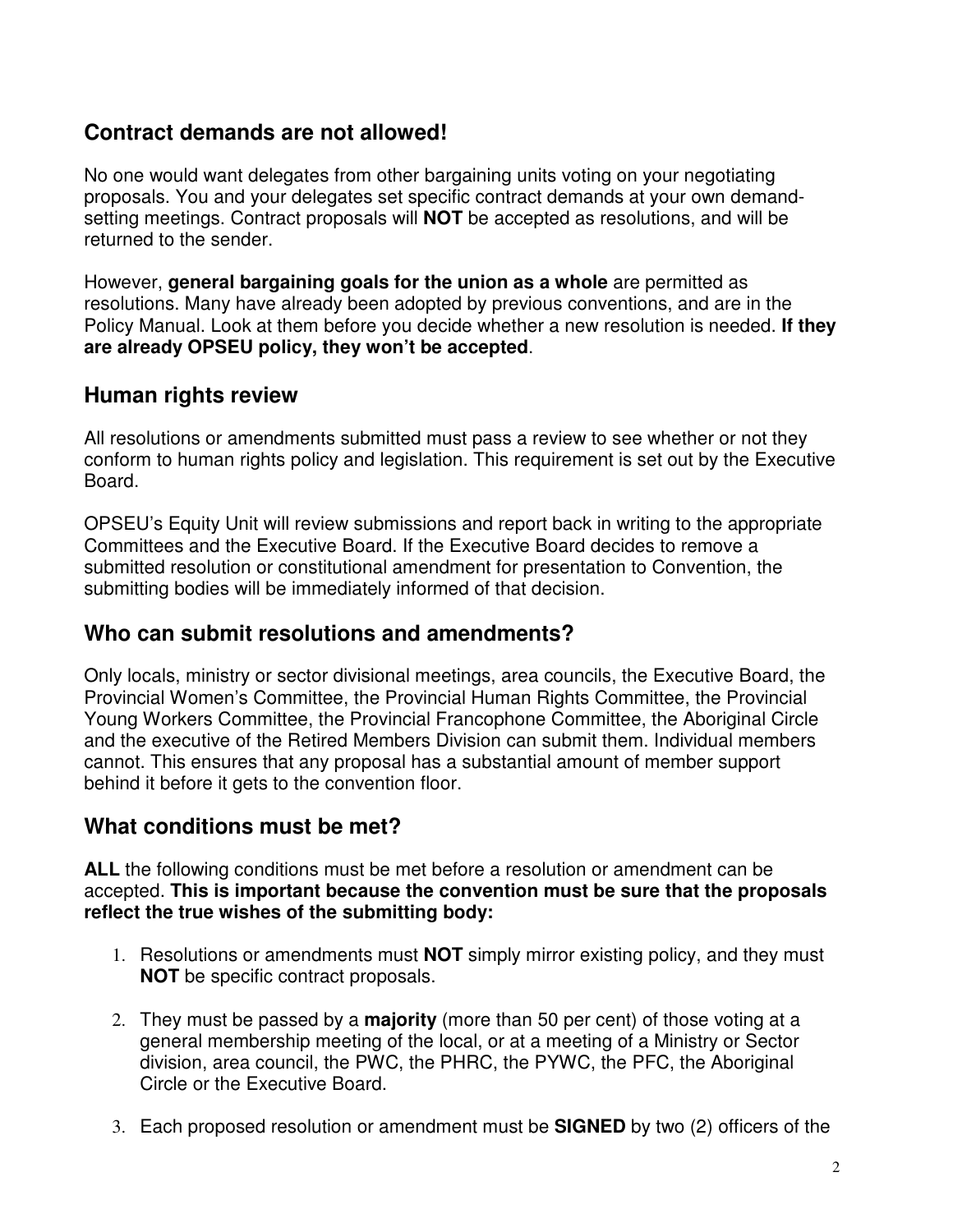submitting body. **OPSEU recommends** that you use the official forms enclosed with this letter. There are spaces at the bottom for the two (2) required signatures. Extra copies of these forms are available on the OPSEU website. **NOTE: If, despite this recommendation, you prefer to send in a LIST of your proposals, remember to sign AFTER EACH PROPOSAL (not just at the end).** 

- 4. The proposals must be accompanied by **SIGNED MINUTES** of the local general membership meeting, Ministry or Sector divisional meeting or area council meeting, PWC, PHRC, PYWC, PFC, Aboriginal Circle or Executive Board meeting at which they were adopted. **The minutes must be signed by the same two (2) officers of the submitting body.**
- 5. The minutes must contain evidence that a **QUORUM** was present.
- 6. The minutes must show that **EACH** resolution or amendment was presented and voted upon **SEPARATELY.**
- 7. Except for those submitted by the Executive Board, they must reach OPSEU Head Office by **11:59 p.m., March 24, 2014** (see below).

#### **What happens if these conditions are not met?**

The proposal will be returned to the submitting body. It will **NOT** be included in delegates' kits, and it will **NOT** be on the Convention agenda. **However, provided that a proposal is received by the deadline, any technical defects brought to the attention of the submitting body by the Convention Committee can be corrected prior to the printing deadline of the resolutions and amendments books.** 

#### **What's the proper format?**

Resolutions and amendments should be in two parts:

- a) One or more "WHEREAS" clauses, explaining why the proposal is being made; (e.g. from 2013 Convention: Whereas both the Ontario Progressive Conservative Party and the Canadian Conservative Party have recently take steps towards "Right to Work" style legislation; and Whereas this misleading named ideology has already been implemented and is negatively impacting the lives of working people in twentyfour U.S.A. state today)
- b) One or more "THEREFORE BE IT RESOLVED" clauses, i.e., the proposal itself, which is **what the Convention actually votes on;** (e.g. Therefore be it resolved that OPSEU create a campaign for the membership and the public about the impacts of "Right to Work" legislation.)

Don't mix up several topics in one resolution or amendment. **Remember: one topic per resolution, one resolution per form**.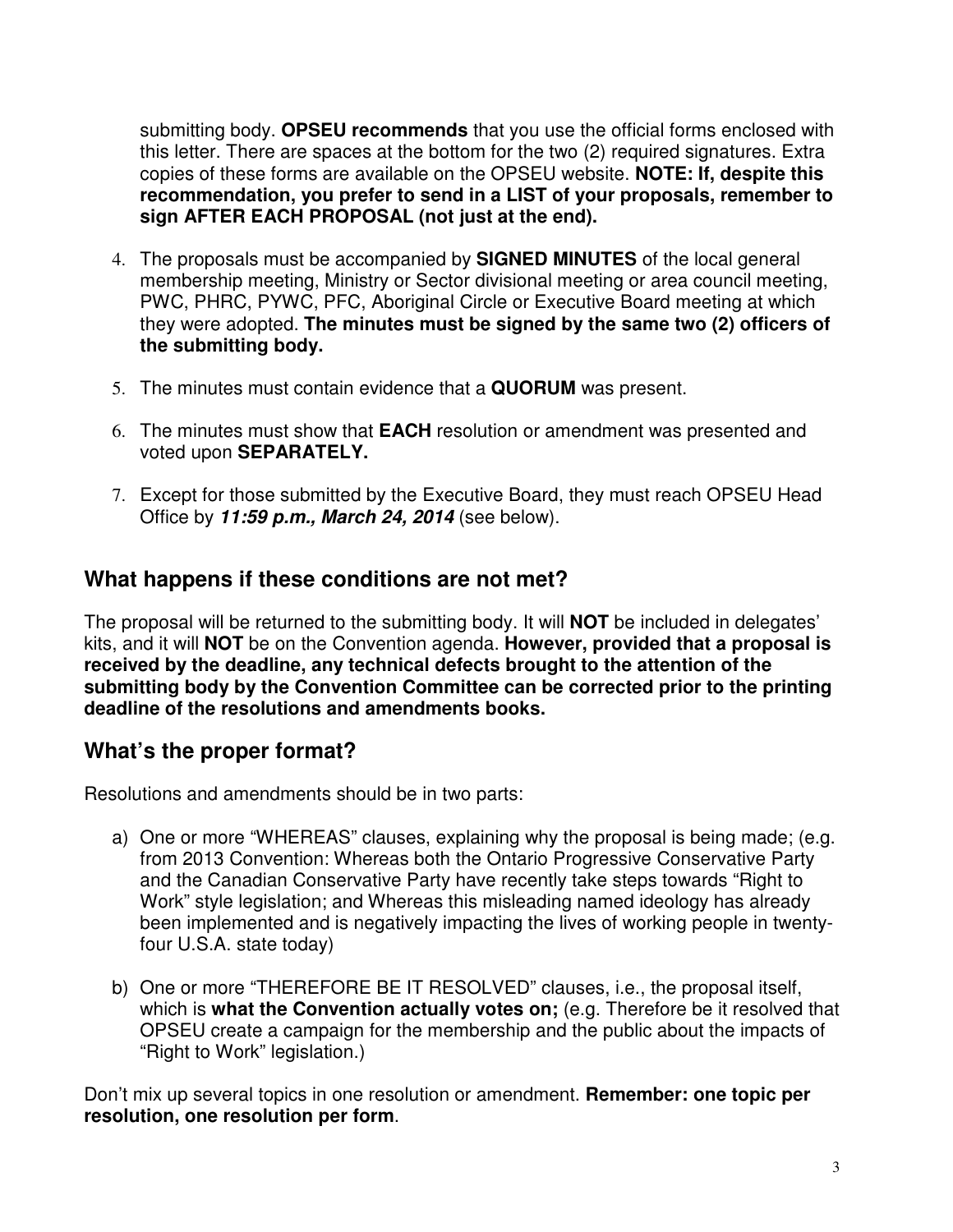## **Where do they go?**

Address your proposals as follows:

Chairperson, Resolutions Committee Chairperson, Constitutional Committee 2014 Convention 2014 Convention Pam Doig, Staff Advisor Laurie Chapman, Staff Advisor OPSEU, 100 Lesmill Road c/o Sherry Bader North York, Ontario M3B 3P8 **OPSEU, 100 Lesmill Road** 

**Fax # 416 448-7468 Fax #416 448-7468 Email: resolutions2014@opseu.org Email: sbader@opseu.org**

#### **RESOLUTIONS CONSTITUTIONAL AMENDMENTS**

North York, Ontario M3B 3P8

Resolutions and constitutional amendments will be accepted at OPSEU Head Office up to **11:59 P.M., March 24, 2014 and no later!**

If you mail your proposals, allow enough time for them to reach Head Office, Attn: Resolutions Committee OR Constitution Committee, by the deadline. We are not responsible for delays in the mail.

If you leave a proposal at your Regional Office, remember it still must reach Head Office by the deadline. Check with Regional Staff to see how much earlier the proposal must reach the Regional Office in order to meet the Head Office deadline.

# **Faxing rules**

#### **If you wish, you may also FAX your proposals. Note the following rules:**

- 1. All FAXES must be sent to the designated FAX numbers shown above. FAXES sent to any other number will be disallowed.
- 2. All FAXES must be received at Head Office by the deadline of 11:59 p.m., March 24, 2014. Keep a copy of your dated and timed confirmation sheet as proof of submission.
- 3. FAXED proposals are subject to the same rules (see page 2) as proposals submitted personally or by mail.

#### **E-mail rules**

**Resolutions may be received via email in the form of scanned original documents attached to the email. It's appreciated if attached documents are received in Word/or Word compatible files. All rules set out regarding appropriate signatures, meetings minutes etc. will apply to scanned documents, which are treated as hard-copy originals.**